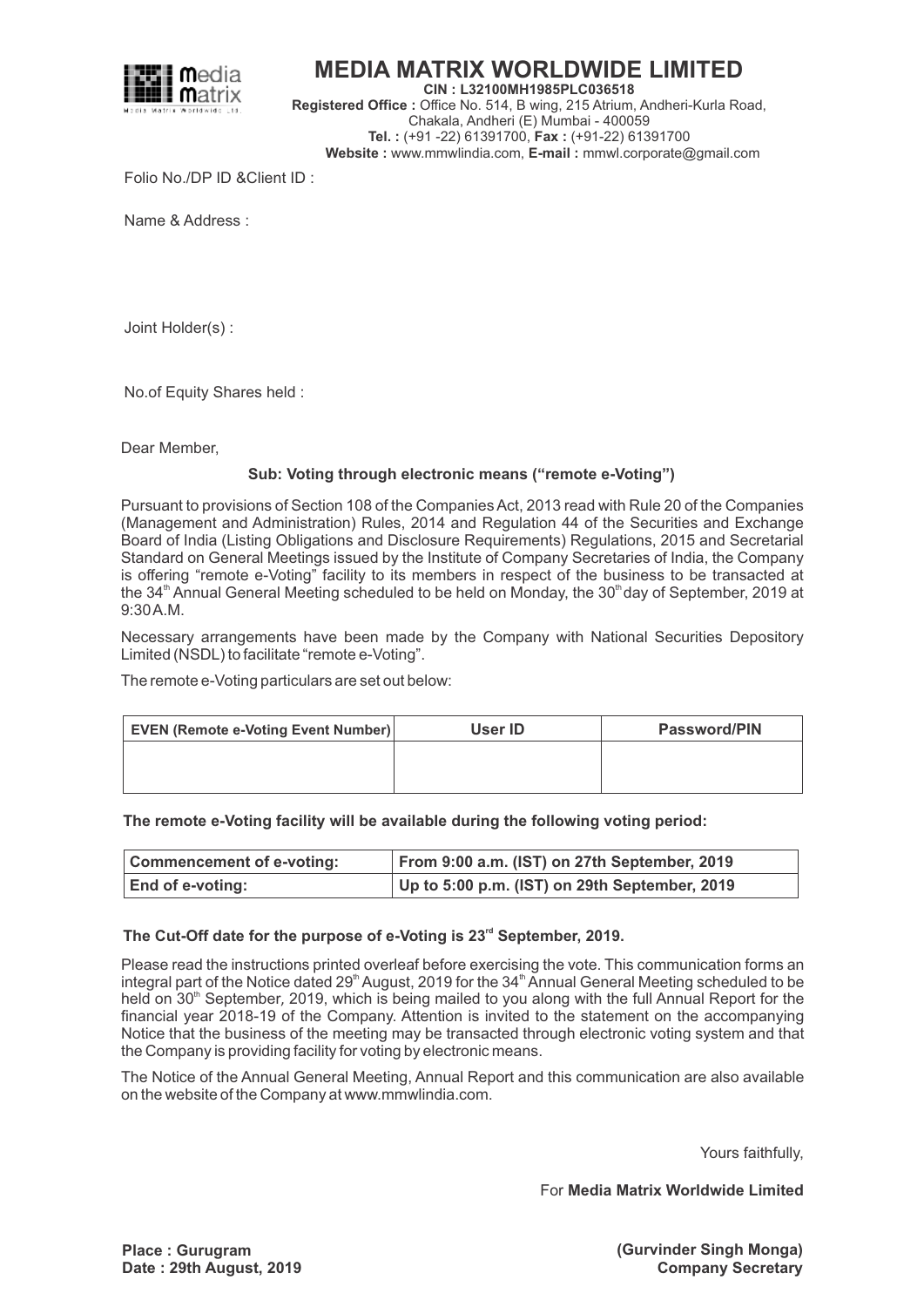#### Process and Manner for members opting for e-Voting is as under:-

- l. In compliance with provisions of Section 108 of the Companies Act, 2013, Rule 20 of the Companies (Management and Administration) Rules, 2014 as<br>amended by the Companies (Management and Administration) Amendment Rules, India (Listing Obligations and Disclosure Requirements) Regulations, 2015 and Secretarial Standard 2 on General Meetings issued by the Institute of Company Secretaries of India, the Company is pleased to provide members facility to exercise their right to vote on resolutions proposed to be<br>considered at the Annual General Meeting (AGM) by electronic means and the busi casting the votes by the members using an electronic voting system from a place other than venue of the AGM ("remote e-Voting") will be provided by National Securities Depository Limited (NSDL).
- II. The facility for voting through poll paper shall be made available at the AGM and the members attending the meeting who have not cast their vote by remote e-Voting shall be able to exercise their right at the meeting through Poll paper.
- III. The members who have cast their vote by remote e-Voting prior to the AGM may also attend the AGM but shall not be entitled to cast their vote again.
- IV. The remote e-Voting period commences on 27<sup>th</sup> September, 2019 (9:00 am) and ends on 29<sup>th</sup> September, 2019 (5:00 pm). During this period members of the Company, holding shares either in physical form or in demateriali member shall not be allowed to change it subsequently.
- V. The process and manner for remote e-Voting are as under:
- The way to vote electronically on NSDLe-Voting system consists of "Two Steps" which are mentioned below:
	- Step 1: Log-in to NSDLe-Voting system at<https://www.evoting.nsdl.com/>
	- Step 2: Cast your vote electronically on NSDLe-Voting system.

#### Details on Step 1 is mentioned below: How to Log-in to NSDLe-Voting website?

- Visit the e-Voting website of NSDL. Open web browser by typing the following URL:<https://www.evoting.nsdl.com/>.
- 2. Once the home page of e-Voting system is launched, click on the icon "Login" which is available under 'Shareholders' section.
- 3. A new screen will open. You will have to enter your User ID, your Password and a Verification Code as shown on the screen. Alternatively, if you are registered for NSDL eservices i.e. IDEAS, you can log-in at <u>https://e</u>
- 4. Your User ID details will be as per details given below :
- a) For Members who hold shares in demat account with NSDL: 8 Character DP ID followed by 8 Digit Client ID (For example if your DP ID is IN300\*\*\*<br>and Client ID is 12\*\*\*\*\*\* then your user ID is IN300\*\*\*12\*\*\*\*\*\*).
- b) For Members who hold shares in demat account with CDSL: 16 Digit Beneficiary ID (For example if your Beneficiary ID is 12\*\*\*\*\*\*\*\*\*\*\*\*\*\* then your user ID is 12\*\*\*\*\*\*\*\*\*\*\*\*\*\*).
- c) For Members holding shares in Physical Form: EVEN Number followed by Folio Number registered with the company (For example if folio number is 001\*\*\* and EVEN is 101456 then user ID is 101456001\*\*\*).
- d) Members can also use the OTP(One Time Password) based login for casting the votes on the e-Voting system of NSDL.
- 5. Your password details are given below:
- a. If you are already registered for e-Voting, then you can use your existing password to login and cast your vote<br>b. If you are using NSDL e-Voting system for the first time, you will need to retrieve the 'initial passwor
- b. If you are using NSDL e-Voting system for the first time, you will need to retrieve the 'initial password' which was communicated to you. Once you retrieve your 'initial password', you need to enter the 'initial password' and the system will force you to change your password.
- c. How to retrieve your 'initial password'?
- i. If your email ID is registered in your demat account or with the company, your 'initial password' is communicated to you on your email ID. Trace the email sent to you from NSDL from your mailbox. Open the email and open the attachment i.e. a .pdf file. Open the .pdf file. The password to open the<br>.pdf file is your 8 digit client ID for NSDL account, last 8 digits of cl contains your 'User ID' and your 'initial password'.
- ii. If your email ID is not registered, your 'initial password' is communicated to you on your postal address.
- 6. If you are unable to retrieve or have not received the "Initial password" or have forgotten your password:
- a. Click on ["Forgot User Details/Password?](https://www.evoting.nsdl.com/eVotingWeb/commonhtmls/NewUser.jsp)"(If you are holding shares in your demat account with NSDL or CDSL) option available on [www.evoting.nsdl.com](http://www.evoting.nsdl.com).
- b. ["Physical User Reset Password?](https://www.evoting.nsdl.com/eVotingWeb/commonhtmls/PhysicalUser.jsp)" (If you are holding shares in physical mode) option available on [www.evoting.nsdl.com](http://www.evoting.nsdl.com)
- c. If you are still unable to get the password by aforesaid two options, you can send a request at [evoting@nsdl.co.in](mailto:evoting@nsdl.co.in) mentioning your demat account number/folio number, your PAN, your name and your registered address.
- d. Members can also use the OTP(One Time Password) based in for casting the votes on the e-Voting system of NSDL.
- 7. After entering your password, tick on Agree to "Terms and Conditions" by selecting on the check box.
- Now, you will have to click on "Login" button.
- 9. After you click on the "Login" button, Home page of e-Voting will open.
- How to cast your vote electronically on NSDLe-Voting system?
- 1. After successful login at Step 1, you will be able to see the Home page of e-Voting. Click on e-Voting. Then, click on Active Voting Cycles.<br>2. After click on Active Voting Cycles, you will be able to see all the compan
- 2. After click on Active Voting Cycles, you will be able to see all the companies "EVEN" in which you are holding shares and whose voting cycle is in active status.<br>3. Select "EVEN" of the Company. 3. Select "EVEN" of the Company.<br>4. Now you are ready for e-Voting
- 
- 4. Now you are ready for e-Voting as the Voting page opens.<br>5. Cast your vote by selecting appropriate options i.e. asser Cast your vote by selecting appropriate options i.e. assent or dissent, verify/modify the number of shares for which you wish to cast your vote and click on "Submit" and also "Confirm" when prompted.
- 6. Upon confirmation, the message "Vote cast successfully" will be displayed.
- 7. You can also take the printout of the votes cast by you by clicking on the print option on the confirmation page.
- 8. Once you confirm your vote on the resolution, you will not be allowed to modify your vote.

#### General Guidelines for shareholders:

- 1. Institutional shareholders (i.e. other than individuals, HUF, NRI etc.) are required to send scanned copy (PDF/JPEG Format) of the relevant Board Resolution/ Authority letter etc. who are authorized to vote, to the Scrutinizer through e-mail to scrutinizer@mmwlindia.com with a copy marked to evoting@nsdl.co.in
- 2. It is strongly recommended not to share your password with any other person and take utmost care to keep your password confidential. Login to the e-voting website will be disabled upon five unsuccessful attempts to key in the correct password. In such an event, you will need to go through the ["Forgot User Details/Password?](https://www.evoting.nsdl.com/eVotingWeb/commonhtmls/NewUser.jsp)" or "[Physical User Reset Password?](https://www.evoting.nsdl.com/eVotingWeb/commonhtmls/PhysicalUser.jsp)" option available on [www.evoting.nsdl.com](http://www.evoting.nsdl.com) to reset the password.
- 3. In case of any queries, you may refer the Frequently Asked Questions (FAQs) for Members and remote e-voting user manual for Members available at<br>the download section of www.evoting.nsdl.com or call on toll free no.: 180 Depository Ltd., Trade World, 'A' Wing, 4th Floor, Kamala Mills Compound, Senapati Bapat Marg, Lower Parel, Mumbai - 400 013, at the designated email address: pallavid@nsdl.co.in/ evoting@nsdl.co.in or at telephone no. +91 22 24994545 who will also address the grievances connected with the voting by electronic means. Members may also write to the Company Secretary at the email address: [mmwl.corporate@gmail.com](mailto:mmwl.corporate@gmail.com)
- 4. You can update your mobile number and email Id in the user profile details of the folio which may be used for sending communication(s) regarding NSDL e-voting system in future.
- VI. The voting rights of members shall be in proportion to their shares of the paid up equity share capital of the Company as on the cut-off date of 23<sup>"</sup> September, 2019.
- VII. Any person, who acquires shares of the Company and become member of the Company after dispatch of the notice and holding shares as of the cut-off date i.e.23<sup>rd</sup> September, 2019 may obtain the login ID and password by sending a request at evoting@nsdl.co.in or Issuer/RTA
	- However, if you are already registered with NSDL for remote e-Voting then you can use your existing user ID and password for casting your vote. If you<br>forgot your password, you can reset your password by using "Forgot User
- Note: In case Shareholder are holding shares in demat mode, USER-ID is the combination of (DPID+ ClientID). In case Shareholder are holding shares in physical mode, USER-ID is the combination of (Even No.+ Folio No.).
- VII.. Aperson, whose name is recorded in the Register of Members or in the Register of Beneficial Owners maintained by the depositories as on the cut-off date only shall be entitled to avail the facility of remote e-Voting as well as voting at the AGM through poll paper.
- IX. M/s MZ & Associates, Company Secretaries has been appointed for as the Scrutinizer to scrutinize the Poll and remote e-Voting process in a fair and transparent manner.
- X. The Chairman shall, at the AGM at the end of discussion on the resolutions on which voting is to be held, allow voting with the assistance of scrutinizer,<br>by use of "Poling Paper" for all those members who are present a
- XI. The Scrutinizer shall after the conclusion of voting at the AGM, will first count the votes cast at the meeting and thereafter unblock the votes cast through remote e-Voting in the presence of at least two witnesses not in the employment of the Company and shall make, not later than two days of the conclusion of the AGM a consolidated scrutinizer's report of the total votes cast in favour or against, if any, to the Chairman or a person authorized by<br>him in writing, who shall countersign the same and declare the resul
- XII. The Results declared alongwith the report of the Scrutinizer shall be placed on the website of the Company www.mmwlindia.com and on the website of NSDL immediately after the declaration of result by the Chairman or a person authorized by him in writing. The results shall also be immediately forwarded to the BSE Limited (BSE).
- XIII. Subject to receipt of requisite number of votes, the Resolutions shall be deemed to be passed on the date of Annual General Meeting i.e. 30<sup>th</sup> September, 2019.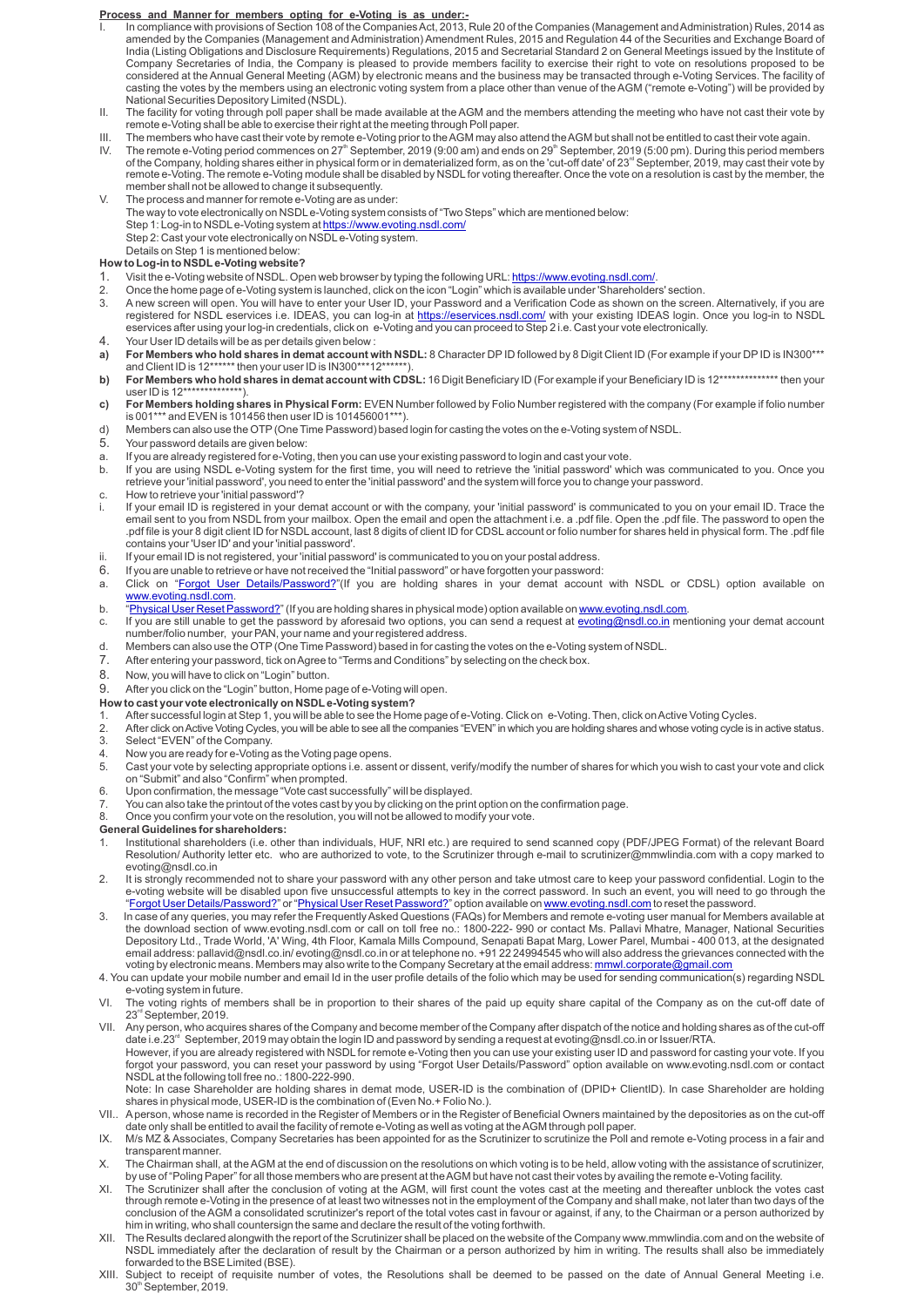

### **Media Matrix Worldwide Limited**

**Regd. Office:** Office No.514, B Wing, 215 Atrium, Andheri-Kurla Road, Chakala, Andheri (E), Mumbai-400059 **Telephone:** +91-22-61391700, Fax: +91-22-61391700 **Email:** mmwl.corporate@gmail.com, **Website:** www.mmwlindia.com **Corporate Identity Number:** L32100MH1985PLC036518

### **NOTICE**

Notice is hereby given that the 34th Annual General Meeting of the Members of Media Matrix Worldwide Limited will be held on Monday, the 30th day of September, 2019 at 9:30 A.M. at the Flat No. 155, 15th Floor, Mittal Court, A Wing, Nariman Point, Mumbai-400021 to transact the following business:

#### **Ordinary Business:**

1. **To receive, consider and adopt** the Audited Financial Statements of the Company for the financial year ended 31st March, 2019, the reports of the Board of Directors and Auditors thereon; and the Audited Consolidated Financial Statements of the Company for the financial year ended 31st March, 2019 and the reports of the Auditors thereon and in this regard to consider and if thought fit to pass the following resolution as an **Ordinary Resolution:**

**"RESOLVED THAT** the Audited Financial Statements of the Company for the financial year ended 31st March, 2019 and the reports of the Board of Directors and Auditors thereon as laid before this meeting be and are hereby considered and adopted.

**RESOLVED FURTHER THAT** the Audited Consolidated Financial Statement of the Company for the financial year ended 31st March, 2019 and the reports of Auditors thereon as laid before this meeting be and are hereby considered and adopted."

2. To appoint a Director in place of Shri Sunil Batra, (DIN : 02188254), who retires by rotation at this Annual General Meeting and being eligible offers himself for re-appointment and in this regard to consider and if thought fit to pass the following resolution as an **Ordinary Resolution:**

**"RESOLVED THAT** Shri Sunil Batra, (DIN : 02188254), who retires by rotation and being eligible offers himself for appointment, be and is hereby re-appointed as a Director (Non-Executive) of the Company."

3. To appoint Auditors and fix their remuneration and in this regard to consider and if thought fit to pass the following resolution as an **Ordinary Resolution:**

**"RESOLVED THAT** pursuant to provisions of Section 139, 142 and all other applicable provisions of the Companies Act, 2013 read with the Companies (Audit & Auditors) Rules, 2014 (including any statutory modification(s) or re-enactment(s) thereof for the time being in force), M/s. Khandelwal Jain & Co., Chartered Accountants (Firm Registration No. 105049W) be and is hereby appointed as the Statutory Auditors of the Company to hold office from the conclusion of this Annual General Meeting till the conclusion of the next Annual General Meeting of the Company at such remuneration as shall be fixed by the Board of Directors of the Company."

Andheri-Kurla Road, Chakala Andheri (E), Mumbai-400059

Place: Gurugram

**Registered Office: By order of the Board** Office No.514, B wing, 215 Atrium **For Media Matrix Worldwide Limited For Media Matrix Worldwide Limited** 

Date: 29th, August, 2019 **(Gurvinder Singh Monga)** Company Secretary Membership No. ACS 25201

#### **NOTES:**

**1. A MEMBER ENTITLED TO ATTEND AND VOTE AT THE ANNUAL GENERAL MEETING IS ENTITLED TO APPOINT A PROXY TO ATTEND AND VOTE ON A POLL INSTEAD OF HIMSELF AND THE PROXY NEED NOT BE A MEMBER OF THE COMPANY. A BLANK FORM OF THE PROXY IS ENCLOSED. THE INSTRUMENT APPOINTING THE PROXY SHOULD, HOWEVER, BE DEPOSITED AT THE REGISTERED OFFICE OF THE COMPANY DULY COMPLETED NOT LATER THAN FORTY EIGHT HOURS BEFORE THE COMMENCEMENT OF THE MEETING.**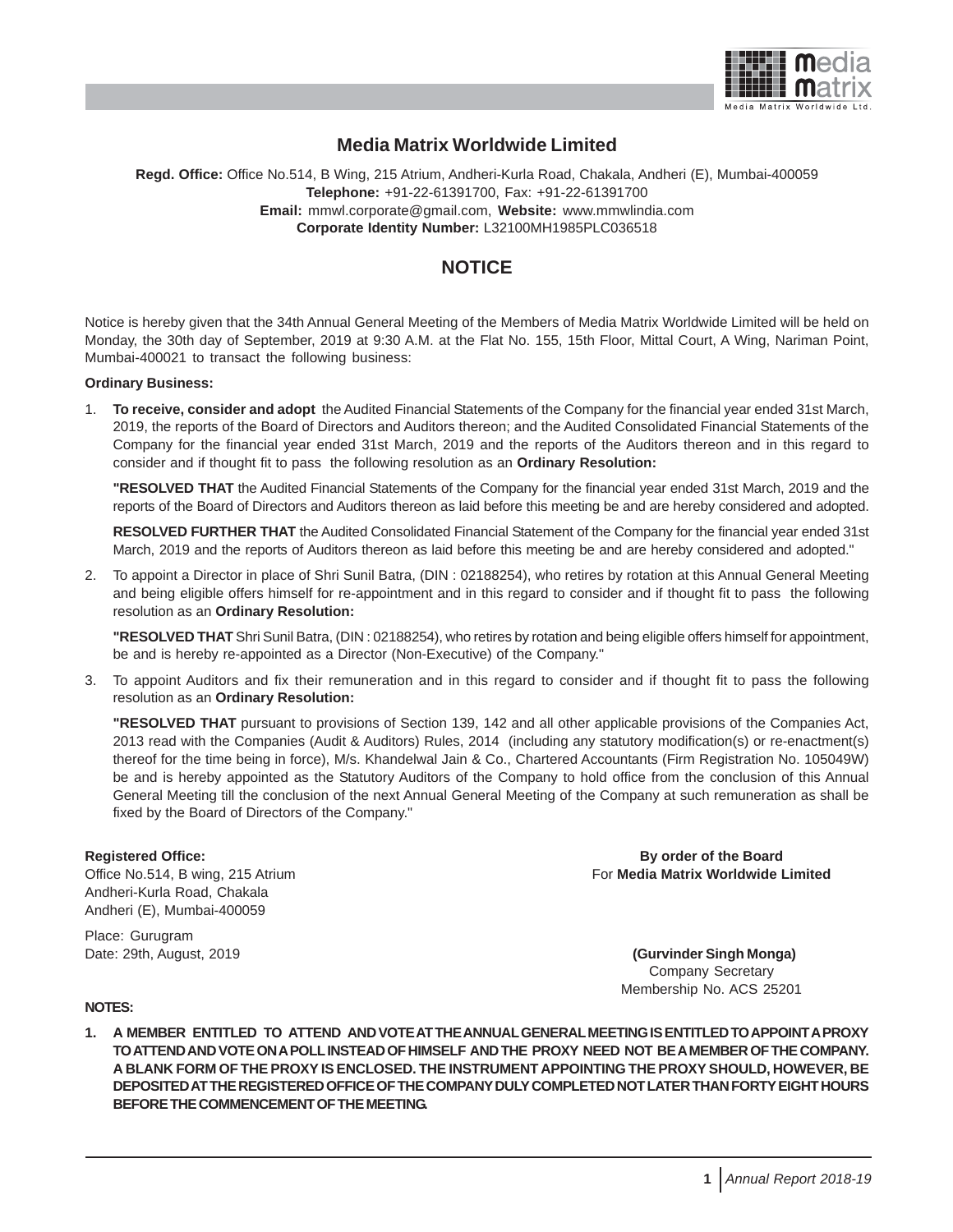

**A PERSON CAN ACT AS A PROXY ON BEHALF OF MEMBERS NOT EXCEEDING FIFTY AND HOLDING IN THE AGGREGATE NOT MORE THAN TEN PERCENT OF THE TOTAL SHARE CAPITAL OF THE COMPANY CARRYING VOTING RIGHTS. A MEMBER HOLDING MORE THAN TEN PERCENT OF THE TOTAL SHARE CAPITAL OF THE COMPANY CARRYING VOTING RIGHTS MAY APPOINT A SINGLE PERSON AS PROXY AND SUCH PERSON SHALL NOT ACT AS A PROXY FOR ANY OTHER PERSON OR SHAREHOLDER.**

- 2. Corporate Members intending to send their authorized representative(s) to attend the Meeting are requested to send a certified true copy of the Board Resolution authorizing their representatives to attend and vote on their behalf at the Meeting.
- 3. Pursuant to Section 91 of the Companies Act, 2013, the Register of Members and share transfer books of the Company will remain closed from 25th September, 2019 to 30th September, 2019 (both days inclusive) for the purpose of Annual General Meeting (AGM).
- 4. Members are requested:
	- i) to kindly notify the change of address, if any, to the Company/their Depository Participant.
	- ii) to bring their attendance slip along with their copy of the Annual Report in the Meeting.
	- iii) to deposit the duly completed attendance slip at the Meeting.
- 5. Members may use the facility of nomination. A Nomination Form will be supplied to them on request.
- 6. Members desiring any information with regard to Annual Accounts/Report are requested to submit their queries addressed to the Company Secretary at least ten days in advance of the Meeting so that the information called for can be made available at the Meeting.
- 7. Relevant documents referred to in the accompanying Notice are open for inspection by the members at the Registered Office of the Company on all working days except Saturdays, Sundays and public holidays during business hours up to the date of the Annual General Meeting.
- 8. The Register of Directors and Key Managerial Personnel and their shareholding, maintained under Section 170 of the Companies Act, 2013, will be available for inspection by the members at the AGM.
- 9. The Register of Contracts or Arrangement in which Directors are interested, maintained under Section 189 of the Companies Act, 2013 will be available for inspection by the members at the AGM.
- 10. Copies of Annual Report for financial year ended 31st March, 2019 including Notice of AGM, Attendance Slip, Proxy Form and instructions for e-Voting are being sent by electronic mode only to all the members whose email addresses are registered with the Company/Depository Participant(s) unless any member has requested for a hard copy of the same. Members who have not registered their e-mail addresses so far, are requested to register their e-mail addresses so that they can receive the Annual Report and other communications from the Company electronically in future. For members who have not registered their e-mail addresses, physical copies of the aforesaid documents are being sent by the permitted mode.
- 11. The copies of the Annual Reports will not be distributed at the AGM. Members are requested to bring their copies to the meeting. The Annual Report of the Company is also available on the Company's website www.mmwlindia.com.
- 12. Information and other instructions relating to remote e-Voting are as under:
	- I. In compliance with provisions of Section 108 of the Companies Act, 2013, Rule 20 of the Companies (Management and Administration) Rules, 2014 as amended by the Companies (Management and Administration) Amendment Rules, 2015 and Regulation 44 of the Securities and Exchange Board of India (Listing Obligations and Disclosure Requirements) Regulations, 2015 and Secretarial Standard 2 on General Meetings issued by the Institute of Company Secretaries of India, the Company is pleased to provide members facility to exercise their right to vote on resolutions proposed to be considered at the Annual General Meeting (AGM) by electronic means and the business may be transacted through e-Voting Services. The facility of casting the votes by the members using an electronic voting system from a place other than venue of the AGM ("remote e-Voting") will be provided by National Securities Depository Limited (NSDL).
	- II. The facility for voting through poll paper shall be made available at the AGM and the members attending the meeting who have not cast their vote by remote e-Voting shall be able to exercise their right at the meeting through Poll paper.
	- III. The members who have cast their vote by remote e-Voting prior to the AGM may also attend the AGM but shall not be entitled to cast their vote again.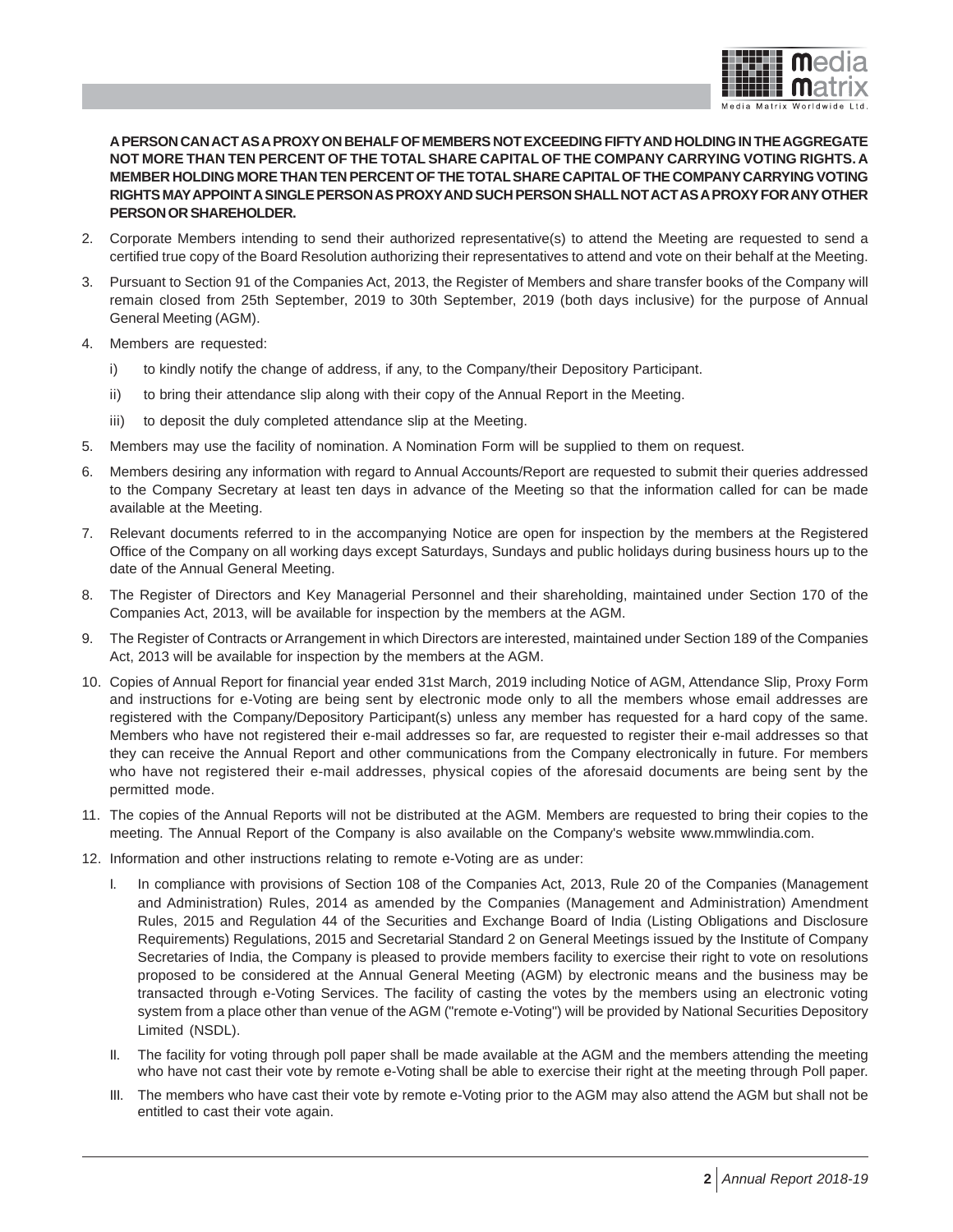

- IV. The remote e-Voting period commences on 27th September, 2019 (9:00 am) and ends on 29th September, 2019 (5:00 pm). During this period members of the Company, holding shares either in physical form or in dematerialized form, as on the 'cut-off date' of 23rd September, 2019, may cast their vote by remote e-Voting. The remote e-Voting module shall be disabled by NSDL for voting thereafter. Once the vote on a resolution is cast by the member, the member shall not be allowed to change it subsequently.
- V. The process and manner for remote e-Voting are as under:
	- A. The way to vote electronically on NSDL e-voting system consists of "Two steps" which are mentioned below:

**Step 1 :** Log-in to NSDL e-Voting system at https://www.evoting.nsdl.com

**Step 2 :** Cast your vote electronically on NSDL e-voting system.

Details on step 1 is mentioned below:

#### **How to log in to NSDL e-voting website?**

- 1. Visit the e-Voting website of NSDL. Open web browser by typing the following URL: https:// www.evoting.nsdl.com.
- 2. Once the home page of e-Voting system is launched, click on the icon "Login" which is available under 'Shareholders' section.
- 3. A new screen will open. You will have to enter your User ID, your Password and a Verification Code as shown on the screen. Alternatively, if you are registered for NSDL eservices i.e. IDEAS, you can log-in at https:// eservices.nsdl.com/ with your existing IDEAS login. Once you log-in to NSDL eservices after using your login credentials, click on e-Voting and you can proceed to Step 2 i.e. Cast your vote electronically.
- 4. Your User ID details will be as per details given below :
	- a) For Members who hold shares in demat account with NSDL: 8 Character DP ID followed by 8 Digit Client ID (For example if your DP ID is IN300\*\*\* and Client ID is 12\*\*\*\*\*\* then your user ID is IN300\*\*\*12\*\*\*\*\*\*).
	- b) For Members who hold shares in demat account with CDSL: 16 Digit Beneficiary ID (For example if your Beneficiary ID is 12\*\*\*\*\*\*\*\*\*\*\*\*\*\* then your user ID is 12\*\*\*\*\*\*\*\*\*\*\*\*\*\*).
	- c) For Members holding shares in Physical Form: EVEN Number followed by Folio Number registered with the company (For example if folio number is 001\*\*\* and EVEN is 101456 then user ID is 101456001\*\*\*).
- 5. Your password details are given below:
	- a. If you are already registered for e-Voting, then you can use your existing password to login and cast your vote.
	- b. If you are using NSDL e-Voting system for the first time, you will need to retrieve the 'initial password' which was communicated to you. Once you retrieve your 'initial password', you need to enter the 'initial password' and the system will force you to change your password.
	- c. How to retrieve your 'initial password'?
		- i. If your email ID is registered in your demat account or with the company, your 'initial password' is communicated to you on your email ID. Trace the email sent to you from NSDL from your mailbox. Open the email and open the attachment i.e. a .pdf file. Open the .pdf file. The password to open the .pdf file is your 8 digit client ID for NSDL account, last 8 digits of client ID for CDSL account or folio number for shares held in physical form. The .pdf file contains your 'User ID' and your 'initial password'.
		- ii. If your email ID is not registered, your 'initial password' is communicated to you on your postal address.
- 6. If you are unable to retrieve or have not received the "Initial password" or have forgotten your password:
	- a. Click on **"Forgot User Details/Password?"**(If you are holding shares in your demat account with NSDL or CDSL) option available on www.evoting.nsdl.com.
	- b. **"Physical User Reset Password?"** (If you are holding shares in physical mode) option available on www.evoting.nsdl.com.
	- c. If you are still unable to get the password by aforesaid two options, you can send a request at evoting@nsdl.co.in mentioning your demat account number/folio number, your PAN, your name and your registered address.
	- d. Members can also be use the OTP (One Time Passward) based login for casting the votes on the evoting system of NSDL.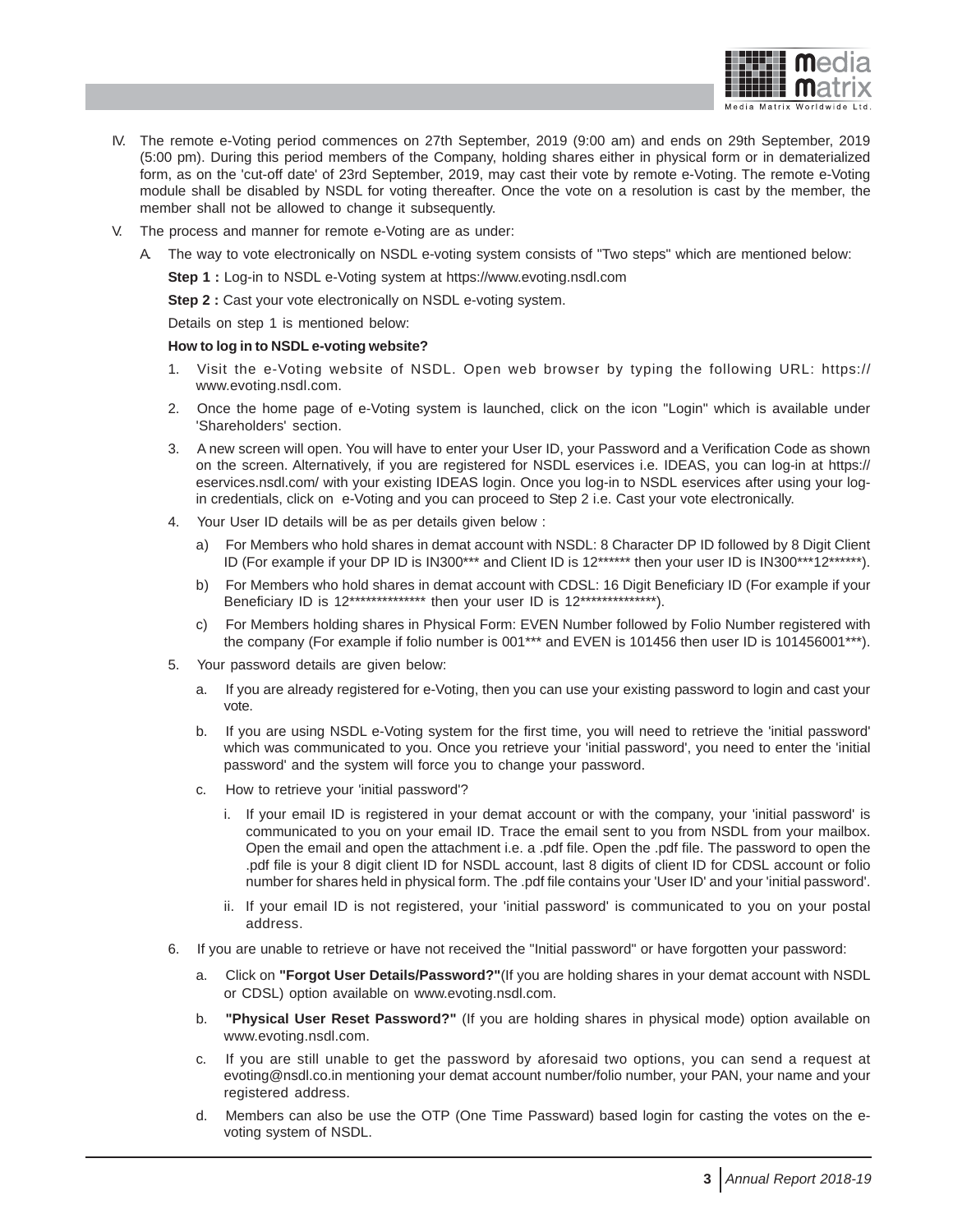

- 7. After entering your password, tick on Agree to "Terms and Conditions" by selecting on the check box.
- 8. Now, you will have to click on "Login" button.
- 9. After you click on the "Login" button, Home page of e-Voting will open.

#### **Details on Step 2 is given below:**

#### **How to Cast your vote electronically on NSDL e-Voting system?**

- 1. After successful login at Step 1, you will be able to see the Home page of e-Voting. Click on e-Voting. Then, click on Active Voting Cycles.
- 2. After click on Active Voting Cycles, you will be able to see all the companies "EVEN" in which you are holding shares and whose voting cycle is in active status.
- 3. Select "EVEN" of the Company.
- 4. Now you are ready for e-Voting as the Voting page opens.
- 5. Cast your vote by selecting appropriate options i.e. assent or dissent, verify/modify the number of shares for which you wish to cast your vote and click on "Submit" and also "Confirm" when prompted.
- 6. Upon confirmation, the message "Vote cast successfully" will be displayed.
- 7. You can also take the printout of the votes cast by you by clicking on the print option on the confirmation page.
- 8. Once you confirm your vote on the resolution, you will not be allowed to modify your vote.

#### **General Guideline for Shareholders**

- 1. Institutional shareholders (i.e. other than individuals, HUF, NRI etc.) are required to send scanned copy (PDF/JPEG Format) of the relevant Board Resolution/ Authority letter etc. who are authorized to vote, to the Scrutinizer through e-mail to scrutinizer@mmwlindia.com with a copy marked to evoting@nsdl.co.in
- 2. It is strongly recommended not to share your password with any other person and take utmost care to keep your password confidential. Login to the e-voting website will be disabled upon five unsuccessful attempts to key in the correct password. In such an event, you will need to go through the "Forgot User Details/ Password?" or "Physical User Reset Password?" option available on www.evoting.nsdl.com to reset the password.
- 3. In case of any queries, you may refer the Frequently Asked Questions (FAQs) for Members and remote evoting user manual for Members available at the download section of www.evoting.nsdl.com or call on toll free no.: 1800-222- 990 or contact Ms. Pallavi Mhatre, Assistant Manager, National Securities Depository Ltd., Trade World, 'A' Wing, 4th Floor, Kamala Mills Compound, Senapati Bapat Marg, Lower Parel, Mumbai - 400 013, at the designated email address: pallavid@nsdl.co.in/ evoting@nsdl.co.in or at telephone no. +91 22 24994545 who will also address the grievances connected with the voting by electronic means. Members may also write to the Company Secretary at the email address: mmwl.corporate@gmail.com
- 4. You can update your mobile number and email Id in the user profile details of the folio which may be used for sending communication(s) regarding NSDL e-voting system in future.
- VI. The voting rights of members shall be in proportion to their shares of the paid up equity share capital of the Company as on the cut-off date of 23rd September, 2019.
- VII. Any person, who acquires shares of the Company and become member of the Company after dispatch of the notice and holding shares as of the cut-off date i.e. 23rd September, 2019 may obtain the login ID and password by sending a request at evoting@nsdl.co.in or Issuer/RTA.

However, if you are already registered with NSDL for remote e-Voting then you can use your existing user ID and password for casting your vote. If you forgot your password, you can reset your password by using "Forgot User Details/Password" option available on www.evoting.nsdl.com or contact NSDL at the following toll free no.: 1800-222-990.

Note: In case Shareholder are holding shares in demat mode, USER-ID is the combination of (DPID+ ClientID). In case Shareholder are holding shares in physical mode, USER-ID is the combination of (Even No.+ Folio No.).

- VIII. A person, whose name is recorded in the Register of Members or in the Register of Beneficial Owners maintained by the depositories as on the cut-off date only shall be entitled to avail the facility of remote e-Voting as well as voting at the AGM through poll paper.
- IX. M/s MZ & Associates, Company Secretaries has been appointed for as the Scrutinizer to scrutinize the Poll and remote e-Voting process in a fair and transparent manner.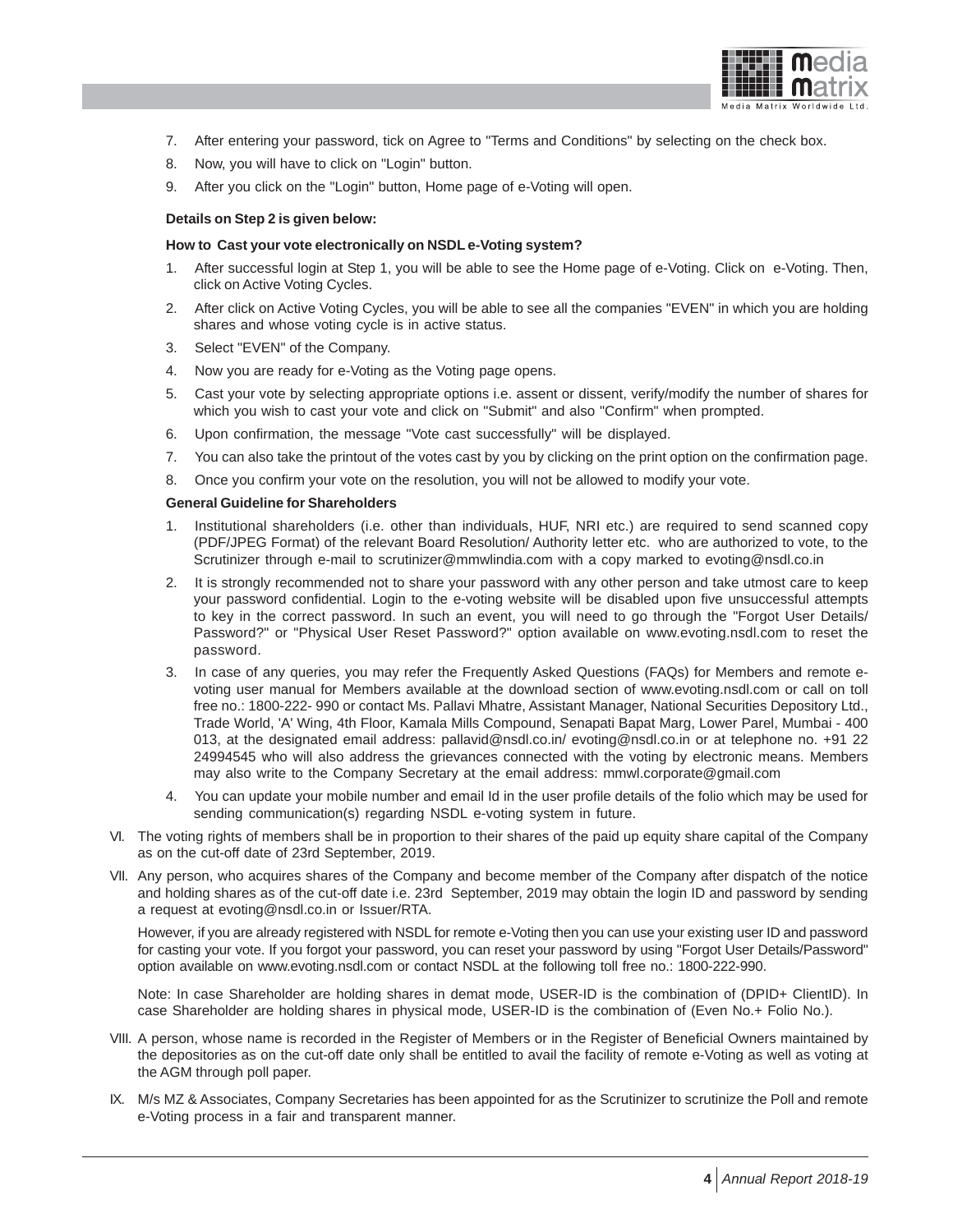

- X. The Chairman shall, at the AGM at the end of discussion on the resolutions on which voting is to be held, allow voting with the assistance of scrutinizer, by use of "Poling Paper" for all those members who are present at the AGM but have not cast their votes by availing the remote e-Voting facility.
- XI. The Scrutinizer shall after the conclusion of voting at the AGM, will first count the votes cast at the meeting and thereafter unblock the votes cast through remote e-Voting in the presence of at least two witnesses not in the employment of the Company and shall make, not later than two days of the conclusion of the AGM a consolidated scrutinizer's report of the total votes cast in favour or against, if any, to the Chairman or a person authorized by him in writing, who shall countersign the same and declare the result of the voting forthwith.
- XII.The Results declared alongwith the report of the Scrutinizer shall be placed on the website of the Company www.mmwlindia.com and on the website of NSDL immediately after the declaration of result by the Chairman or a person authorized by him in writing. The results shall also be immediately forwarded to the BSE Limited (BSE).
- XIII. Subject to receipt of requisite number of votes, the Resolutions shall be deemed to be passed on the date of Annual General Meeting i.e. 30th September, 2019.
- XIV. Route Map of the venue of 34th Annual General Meeting is enclosed.

**Details of Directors retiring by rotation, pursuant to Regulation 36(3) of the Securities and Exchange Board of India (Listing Obligations and Disclosure Requirements) Regulations, 2015 and Secretarial Standard on General Meeting issued by the Institute of Company Secretaries of India**

| <b>Name of the Director</b>                                                                                                                                                    | <b>Shri Sunil Batra</b>                                                                                                                                                                                                                                                                                                                        |  |
|--------------------------------------------------------------------------------------------------------------------------------------------------------------------------------|------------------------------------------------------------------------------------------------------------------------------------------------------------------------------------------------------------------------------------------------------------------------------------------------------------------------------------------------|--|
| <b>DIN</b>                                                                                                                                                                     | 02188254                                                                                                                                                                                                                                                                                                                                       |  |
| Date of Birth                                                                                                                                                                  | 18.04.1957                                                                                                                                                                                                                                                                                                                                     |  |
| Date of first Appointment                                                                                                                                                      | 31.01.2018                                                                                                                                                                                                                                                                                                                                     |  |
| <b>Experience/Expertise in</b><br><b>Specific Functional Areas</b>                                                                                                             | Shri Batra is a Commerce graduate. He is having an experience of 28 years and is an<br>aficionado in Consumer Sales and a Marketing professional with a successful track<br>record of over two decades in various FMCG multinationals like Lipton India (HUL),<br>Kelloggs India, Bata India, Coca-Cola and Tata Tele Services Limited (TTSL). |  |
| Qualification(s)                                                                                                                                                               | <b>Commerce Graduate</b>                                                                                                                                                                                                                                                                                                                       |  |
| Directorship in other<br><b>Companies</b>                                                                                                                                      | nexG Devices Private Limited<br>1 <sub>1</sub><br>2.<br><b>Oneclick Technologies Private Limited</b><br>In-Touch Infotech Services Private limited<br>3.<br>DigiVive Services Private Limited<br>4 <sup>1</sup><br>Benefitsplus Media Private Limited<br>5.<br>Infotel Business Solutions Limited<br>6.                                        |  |
| <b>Chairmanship/Membership</b><br>of Committees (across all<br>public Cos. in Audit,<br><b>Stakeholders Relationship</b><br>and Nomination &<br><b>Remuneration Committee)</b> | <b>NIL</b>                                                                                                                                                                                                                                                                                                                                     |  |
| Shareholding in the<br>Company                                                                                                                                                 | <b>NIL</b>                                                                                                                                                                                                                                                                                                                                     |  |
| <b>Relationship with other</b><br>Directors and KMPs of the<br>Company                                                                                                         | None                                                                                                                                                                                                                                                                                                                                           |  |
| No. of Board Meeting held/<br><b>Attended</b>                                                                                                                                  | 4/4                                                                                                                                                                                                                                                                                                                                            |  |
| <b>Details of Remuneration</b><br>Sought to be Paid                                                                                                                            | Except, sitting fee for attending the Board and /or committee meetings, as may be<br>determined by the Board of Directors, no other remuneration is payable.                                                                                                                                                                                   |  |
| <b>Last Remuneration drawn</b><br>(per annum)                                                                                                                                  | Rs.20,000/- (toward sitting fee for Board and its committee meetings for financial year<br>2018-19.)                                                                                                                                                                                                                                           |  |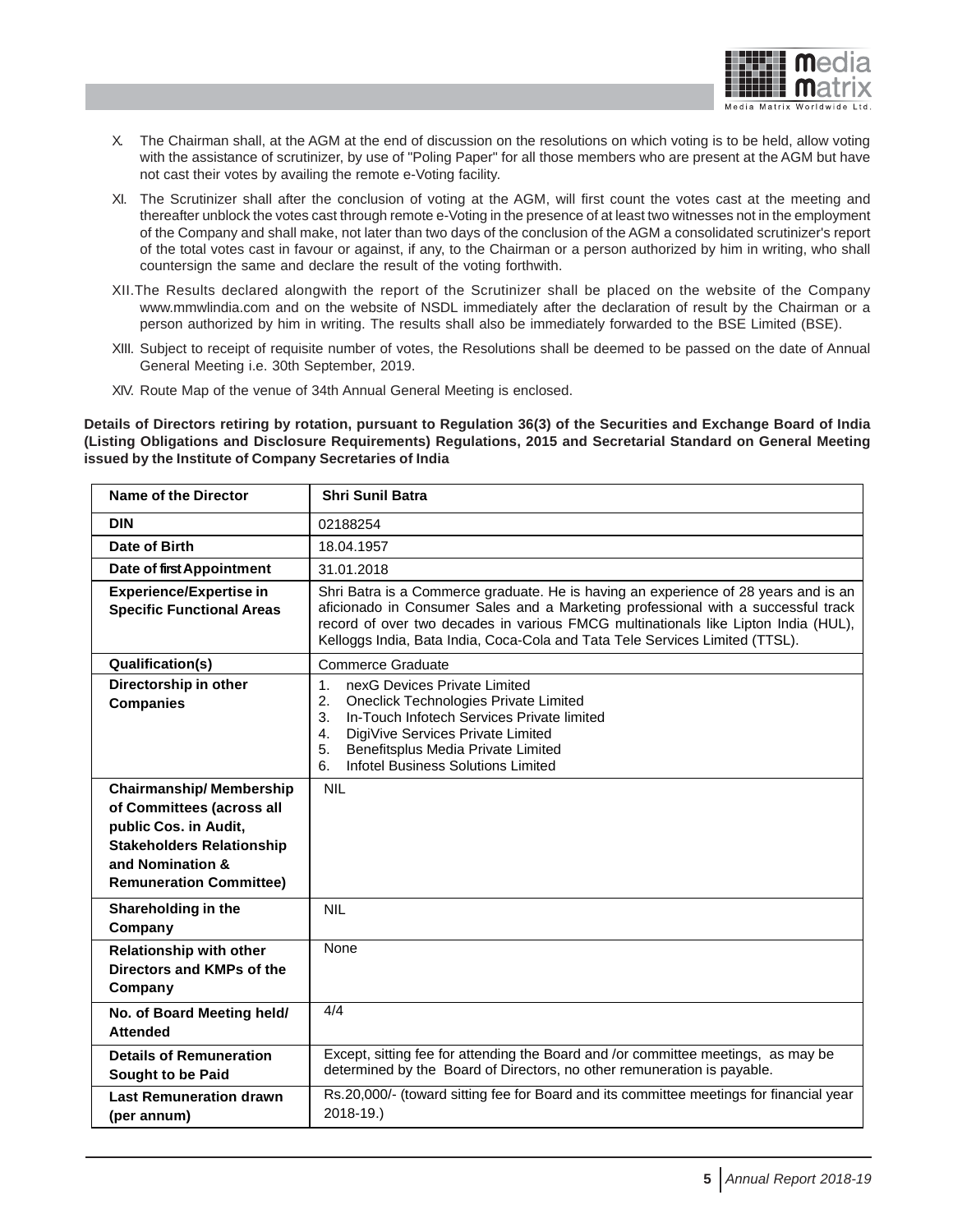

# **Media Matrix Worldwide Limited**

**Registered Office:** Office No.514, B wing, 215 Atrium, Andheri-Kurla Road, Chakala, Andheri (E), Mumbai-400059 **Telephone:** +91-22-61391700, **Fax:** +91-22-61391700 **Website:** www.mmwlindia.com, **Email:** mmwl.corporate@gmail.com **Corporate Identity Number:** L32100MH1985PLC036518

# **ATTENDANCE SLIP**

Please fill Attendance Slip and hand it over at the entrance of the venue.

| DP-Id*     | Folio No.     |  |
|------------|---------------|--|
| Client-Id* | No. of shares |  |

\_\_\_\_\_\_\_\_\_\_\_\_\_\_\_\_\_\_\_\_\_\_\_\_\_\_\_\_\_\_\_\_\_\_\_\_\_\_\_\_\_\_\_\_\_\_\_\_\_\_\_\_\_\_\_\_\_\_\_\_\_\_\_\_\_\_\_\_\_\_\_\_\_\_\_\_\_\_\_\_\_\_\_\_\_\_\_\_\_\_\_\_\_\_\_\_\_\_\_\_

\_\_\_\_\_\_\_\_\_\_\_\_\_\_\_\_\_\_\_\_\_\_\_\_\_\_\_\_\_\_\_\_\_\_\_\_\_\_\_\_\_\_\_\_\_\_\_\_\_\_\_\_\_\_\_\_\_\_\_\_\_\_\_\_\_\_\_\_\_\_\_\_\_\_\_\_\_\_\_\_\_\_\_\_\_\_\_\_\_\_\_\_\_\_\_\_\_\_\_\_

\_\_\_\_\_\_\_\_\_\_\_\_\_\_\_\_\_\_\_\_\_\_\_\_\_\_\_\_\_\_\_\_\_\_\_\_\_\_\_\_\_\_\_\_\_\_\_\_\_\_\_\_\_\_\_\_\_\_\_\_\_\_\_\_\_\_\_\_\_\_\_\_\_\_\_\_\_\_\_\_\_\_\_\_\_\_\_\_\_\_\_\_\_\_\_\_\_\_\_\_

\_\_\_\_\_\_\_\_\_\_\_\_\_\_\_\_\_\_\_\_\_\_\_\_\_\_\_\_\_\_\_\_\_\_\_\_\_\_\_\_\_\_\_\_\_\_\_\_\_\_\_\_\_\_\_\_\_\_\_\_\_\_\_\_\_\_\_\_\_\_\_\_\_\_\_\_\_\_\_\_\_\_\_\_\_\_\_\_\_\_\_\_\_\_\_\_\_\_\_\_

Name and address of the Shareholder

Name and address of the Proxy holder \_\_\_\_\_\_\_\_\_\_\_\_\_\_\_\_\_\_\_\_\_\_\_\_\_\_\_\_\_\_\_\_\_\_\_\_\_\_\_\_\_\_\_\_\_\_\_\_\_\_\_\_\_\_\_\_\_\_\_\_\_\_\_\_\_\_\_\_\_\_

I/We hereby record my/our presence at the 34th Annual General Meeting of the Company held on Monday, the 30th day of September, 2019 at 09:30 A. M., Flat No. 155, 15th Floor, Mittal Court, "A" Wing, Nariman Point, Mumbai - 400021.

> \_\_\_\_\_\_\_\_\_\_\_\_\_\_\_\_\_\_\_\_\_\_ Signature of Shareholder

> \_\_\_\_\_\_\_\_\_\_\_\_\_\_\_\_\_\_\_\_\_\_ Signature of Proxy holder

\*Applicable for investors holding shares in electronic form.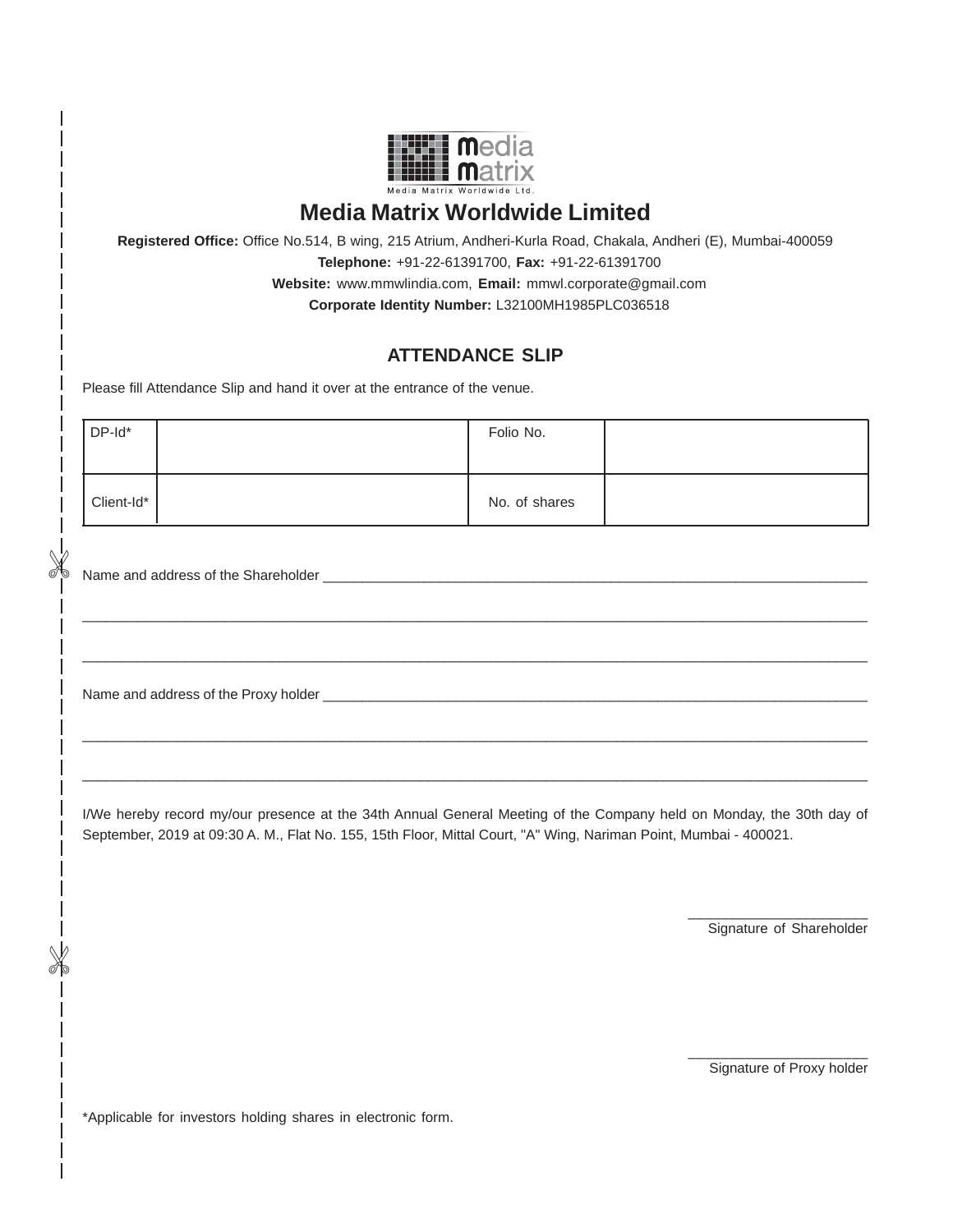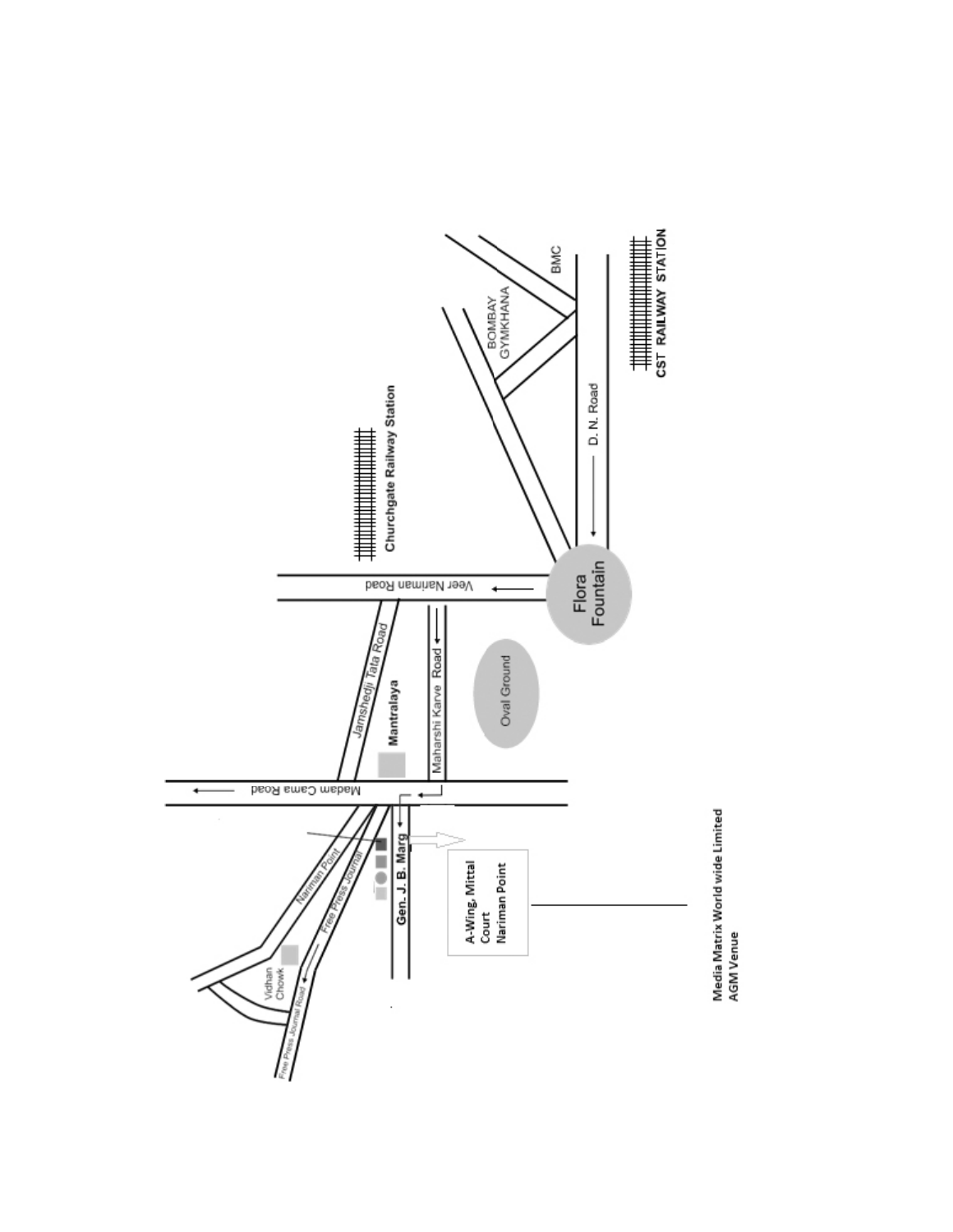

# **Media Matrix Worldwide Limited**

**Registered Office:** Office No.514, B wing, 215 Atrium, Andheri-Kurla Road, Chakala, Andheri (E), Mumbai-400059 **Telephone:** +91-22-61391700, **Fax:** +91-22-61391700 **Website:** www.mmwlindia.com, **Email:** mmwl.corporate@gmail.com

**Corporate Identity Number:** L32100MH1985PLC036518

## **PROXY FORM**

| Name of the Member(s)                   |                                                                                                                                                                                                                                      |  |
|-----------------------------------------|--------------------------------------------------------------------------------------------------------------------------------------------------------------------------------------------------------------------------------------|--|
| <b>Registered Address</b>               |                                                                                                                                                                                                                                      |  |
| E-mail ID                               | Folio No.                                                                                                                                                                                                                            |  |
|                                         | DP-ID / Client-ID*                                                                                                                                                                                                                   |  |
|                                         | *Applicable for shareholders holding shares in electronic form.                                                                                                                                                                      |  |
| Limited, of Re. 1/- each hereby appoint |                                                                                                                                                                                                                                      |  |
|                                         |                                                                                                                                                                                                                                      |  |
|                                         |                                                                                                                                                                                                                                      |  |
|                                         |                                                                                                                                                                                                                                      |  |
|                                         |                                                                                                                                                                                                                                      |  |
|                                         | <u>having e-mail id_entential contract of failing himes and identical contract of failing himes and the set of the set of the set of failing himes and the set of the set of the set of the set of the set of the set of the set</u> |  |
|                                         |                                                                                                                                                                                                                                      |  |
| (2)                                     |                                                                                                                                                                                                                                      |  |